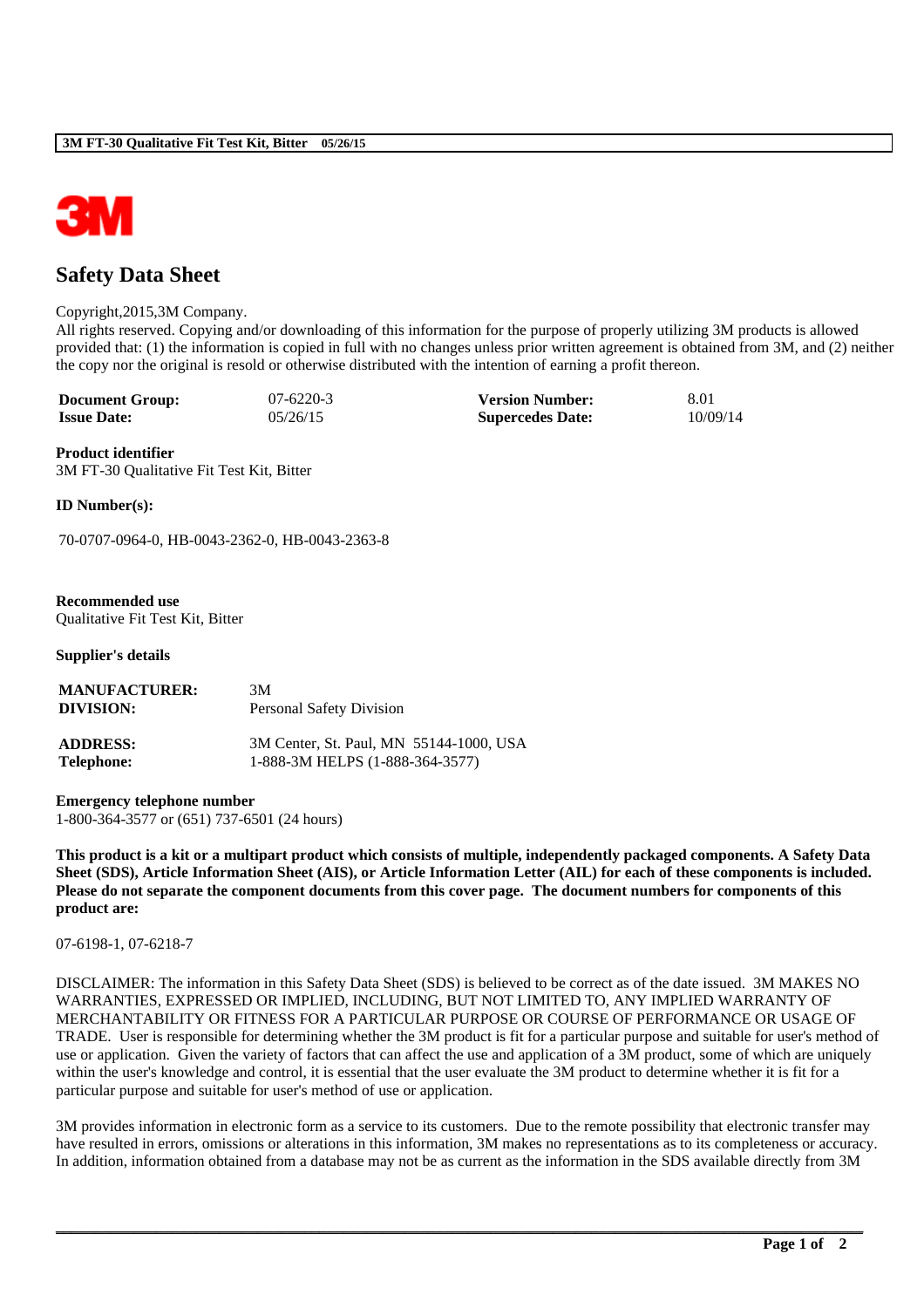**3M USA SDSs are available at www.3M.com**

**\_\_\_\_\_\_\_\_\_\_\_\_\_\_\_\_\_\_\_\_\_\_\_\_\_\_\_\_\_\_\_\_\_\_\_\_\_\_\_\_\_\_\_\_\_\_\_\_\_\_\_\_\_\_\_\_\_\_\_\_\_\_\_\_\_\_\_\_\_\_\_\_\_\_\_\_\_\_\_\_\_\_\_\_\_\_\_\_\_\_\_\_\_\_\_\_\_\_\_\_\_\_\_\_**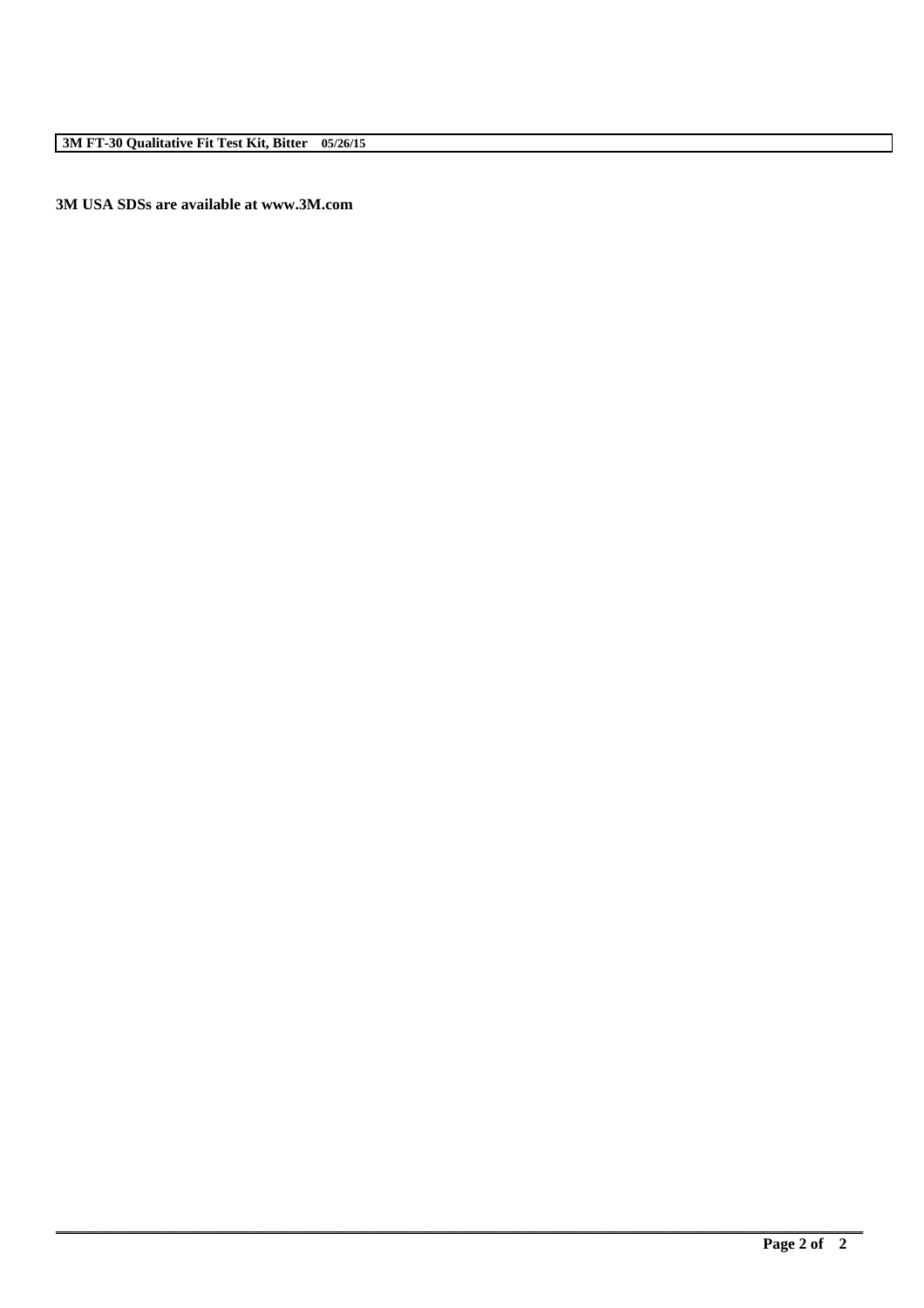

# **Safety Data Sheet**

Copyright,2018,3M Company.

All rights reserved. Copying and/or downloading of this information for the purpose of properly utilizing 3M products is allowed provided that: (1) the information is copied in full with no changes unless prior written agreement is obtained from 3M, and (2) neither the copy nor the original is resold or otherwise distributed with the intention of earning a profit thereon.

| <b>Document Group:</b> | 07-6198-1 | <b>Version Number:</b>  | 15.00    |
|------------------------|-----------|-------------------------|----------|
| <b>Issue Date:</b>     | 05/21/18  | <b>Supercedes Date:</b> | 09/25/17 |

# **SECTION 1: Identification**

# **1.1. Product identifier**

FT-31, Denatonium Benzoate Sensitivity Solution

| <b>Product Identification Numbers</b>        |                    |                  |      |  |
|----------------------------------------------|--------------------|------------------|------|--|
| ID Number                                    | UPC.               | <b>ID</b> Number | UPC. |  |
| 70-0707-0965-7                               | $+H-44446-9965N-0$ |                  |      |  |
| 1.2. Recommended use and restrictions on use |                    |                  |      |  |
| Recommended use                              |                    |                  |      |  |
| Sensitivity Test Solution.                   |                    |                  |      |  |

| 1.3. Supplier's details |                                         |  |
|-------------------------|-----------------------------------------|--|
| <b>MANUFACTURER:</b>    | 3M                                      |  |
| DIVISION:               | Personal Safety Division                |  |
| <b>ADDRESS:</b>         | 3M Center, St. Paul, MN 55144-1000, USA |  |
| Telephone:              | 1-888-3M HELPS (1-888-364-3577)         |  |

**1.4. Emergency telephone number** 1-800-364-3577 or (651) 737-6501 (24 hours)

# **SECTION 2: Hazard identification**

#### **2.1. Hazard classification**

Not classified as hazardous according to OSHA Hazard Communication Standard, 29 CFR 1910.1200.

 $\mathcal{L}_\mathcal{L} = \mathcal{L}_\mathcal{L} = \mathcal{L}_\mathcal{L} = \mathcal{L}_\mathcal{L} = \mathcal{L}_\mathcal{L} = \mathcal{L}_\mathcal{L} = \mathcal{L}_\mathcal{L} = \mathcal{L}_\mathcal{L} = \mathcal{L}_\mathcal{L} = \mathcal{L}_\mathcal{L} = \mathcal{L}_\mathcal{L} = \mathcal{L}_\mathcal{L} = \mathcal{L}_\mathcal{L} = \mathcal{L}_\mathcal{L} = \mathcal{L}_\mathcal{L} = \mathcal{L}_\mathcal{L} = \mathcal{L}_\mathcal{L}$ 

**2.2. Label elements Signal word** Not applicable.

**Symbols** Not applicable.

**Pictograms** Not applicable.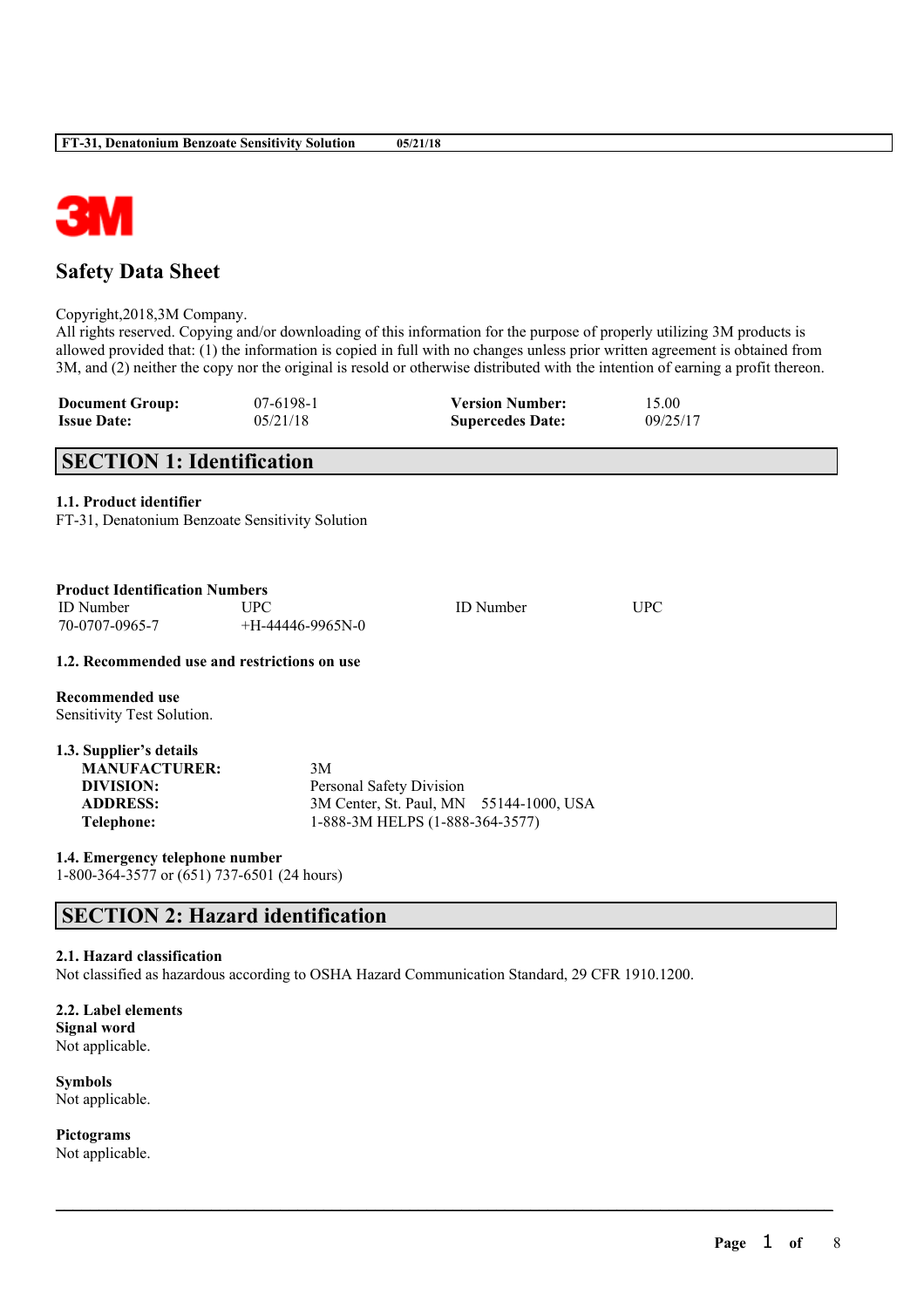# **SECTION 3: Composition/information on ingredients**

| Ingredient                  | C.A.S. No. | $\%$ by Wt              |
|-----------------------------|------------|-------------------------|
| <b>WATER</b>                | 17732-18-5 | 90 - 100 Trade Secret * |
| <b>SODIUM CHLORIDE</b>      | 17647-14-5 | 3 - 10 Trade Secret *   |
| <b>IDENATONIUM BENZOATE</b> | 3734-33-6  | 1 Trade Secret *        |

\*The specific chemical identity and/or exact percentage (concentration) of this composition has been withheld as a trade secret.

# **SECTION 4: First aid measures**

### **4.1. Description of first aid measures**

### **Inhalation:**

Remove person to fresh air. If you feel unwell, get medical attention.

### **Skin Contact:**

No need for first aid is anticipated.

### **Eye Contact:**

No need for first aid is anticipated.

### **If Swallowed:**

No need for first aid is anticipated.

# **4.2. Most important symptoms and effects, both acute and delayed**

See Section 11.1. Information on toxicological effects.

### **4.3. Indication of any immediate medical attention and special treatment required** Not applicable

# **SECTION 5: Fire-fighting measures**

### **5.1. Suitable extinguishing media**

Non-combustible. Use a fire fighting agent suitable for surrounding fire.

# **5.2. Special hazards arising from the substance or mixture**

None inherent in this product.

# **5.3. Special protective actions for fire-fighters**

No special protective actions for fire-fighters are anticipated.

# **SECTION 6: Accidental release measures**

### **6.1. Personal precautions, protective equipment and emergency procedures**

Observe precautions from other sections.

# **6.2. Environmental precautions**

Avoid release to the environment.

### **6.3. Methods and material for containment and cleaning up**

Contain spill. Working from around the edges of the spill inward, cover with bentonite, vermiculite, or commercially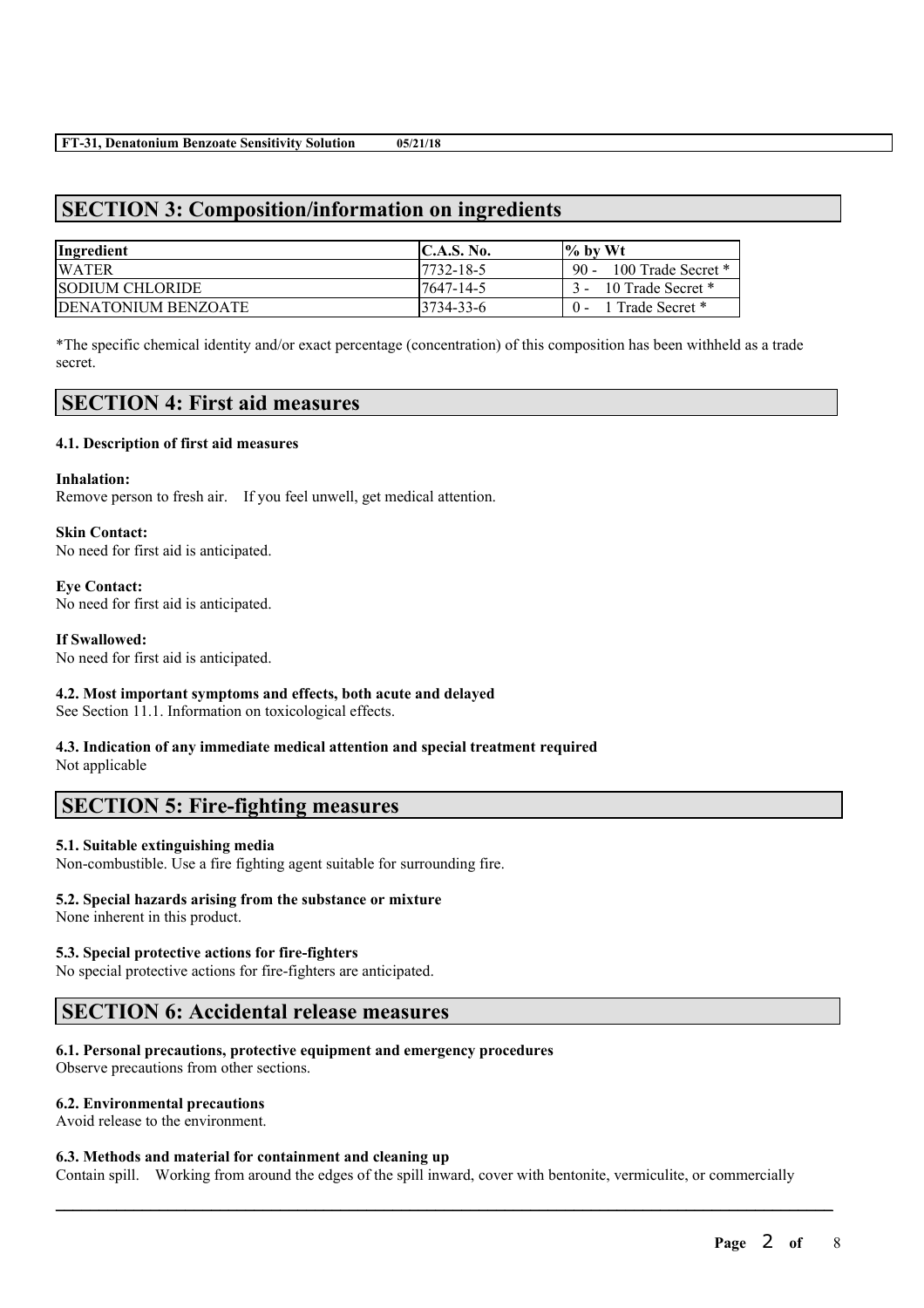#### **FT-31, Denatonium Benzoate Sensitivity Solution 05/21/18**

available inorganic absorbent material. Mix in sufficient absorbent until it appears dry. Remember, adding an absorbent material does not remove a physical, health, or environmental hazard. Collect as much of the spilled material as possible. Place in a closed container approved for transportation by appropriate authorities. Clean up residue with water. Seal the container. Dispose of collected material as soon as possible in accordance with applicable local/regional/national/international regulations.

# **SECTION 7: Handling and storage**

### **7.1. Precautions for safe handling**

For industrial or professional use only. Do not eat, drink or smoke when using this product. Avoid release to the environment.

### **7.2. Conditions for safe storage including any incompatibilities**

No special storage requirements.

# **SECTION 8: Exposure controls/personal protection**

### **8.1. Control parameters**

### **Occupational exposure limits**

No occupational exposure limit values exist for any of the components listed in Section 3 of this SDS.

#### **8.2. Exposure controls**

#### **8.2.1. Engineering controls**

No engineering controls required.

### **8.2.2. Personal protective equipment (PPE)**

**Eye/face protection** None required.

**Skin/hand protection** No protective gloves required.

# **Respiratory protection**

None required.

# **SECTION 9: Physical and chemical properties**

# **9.1. Information on basic physical and chemical properties**

| <b>General Physical Form:</b> | Liquid                                                              |
|-------------------------------|---------------------------------------------------------------------|
| Odor, Color, Grade:           | Clear, odorless solution with a bitter taste. Freezing point $= -4$ |
|                               | degrees Centigrade                                                  |
| Odor threshold                | No Data Available                                                   |
| рH                            | Approximately 6.52 Units not avail. or not appl.                    |
| <b>Melting point</b>          | Not Applicable                                                      |
| <b>Boiling Point</b>          | $>=212$ °F                                                          |
| <b>Flash Point</b>            | No flash point                                                      |
| <b>Evaporation rate</b>       | Not Applicable                                                      |
| Flammability (solid, gas)     | Not Applicable                                                      |
| <b>Flammable Limits(LEL)</b>  | Not Applicable                                                      |
|                               |                                                                     |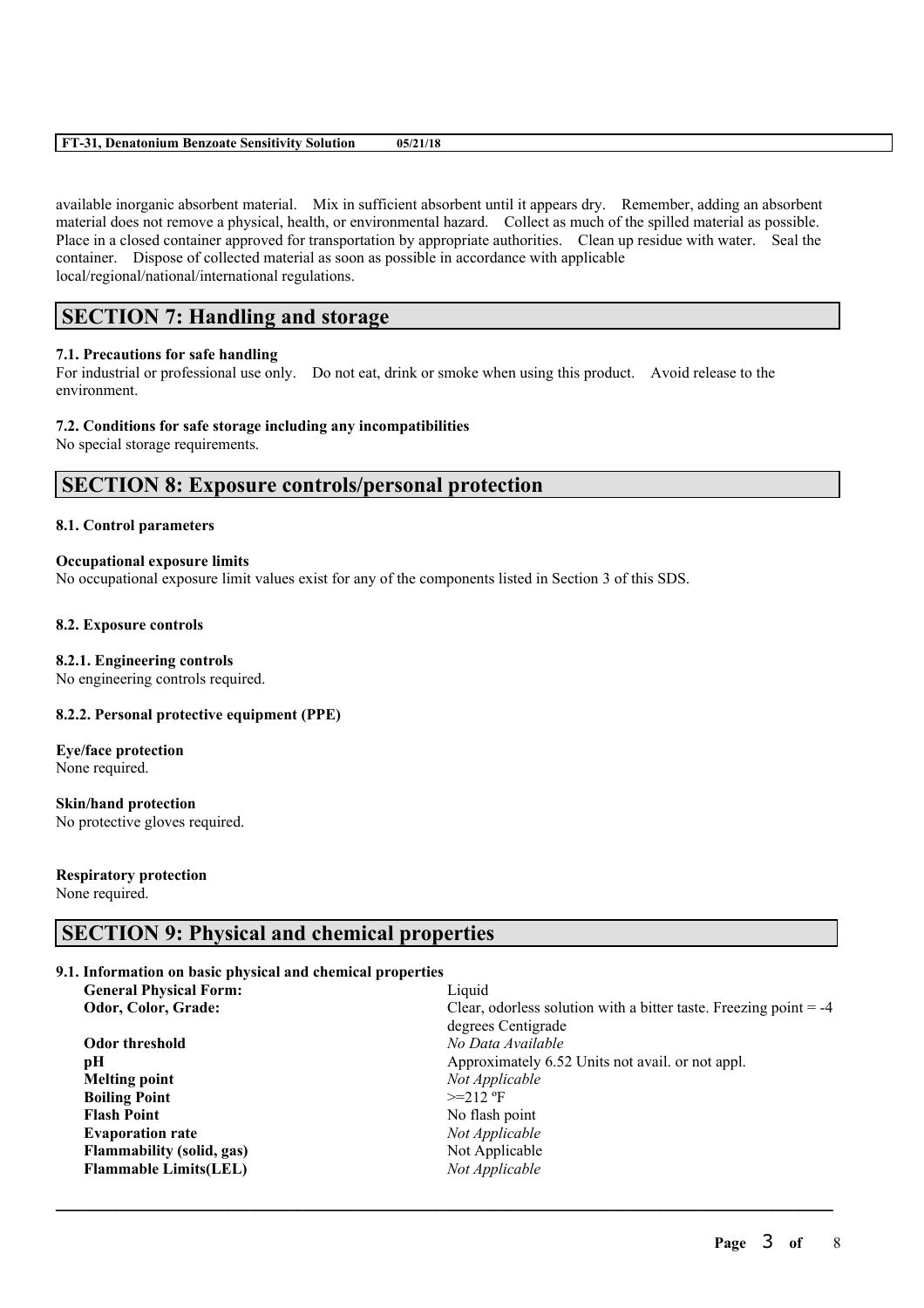#### **FT-31, Denatonium Benzoate Sensitivity Solution 05/21/18**

**Flammable Limits(UEL)** *Not Applicable* **Vapor Pressure** 18 mmHg  $\lceil \omega \rceil$  20 °C] **Vapor Density** *Not Applicable* **Density** 1.034 g/ml **Specific Gravity** 1.034 [*Ref Std:*WATER=1] **Solubility in Water** Complete **Solubility- non-water** *No Data Available* **Partition coefficient: n-octanol/ water** *No Data Available* **Autoignition temperature** *Not Applicable* **Decomposition temperature** *No Data Available* **Viscosity** *Not Applicable* **Molecular weight** *Not Applicable*

# **SECTION 10: Stability and reactivity**

### **10.1. Reactivity**

This material is considered to be non reactive under normal use conditions.

#### **10.2. Chemical stability**

Stable.

# **10.3. Possibility of hazardous reactions**

Hazardous polymerization will not occur.

**10.4. Conditions to avoid** None known.

#### **10.5. Incompatible materials** None known.

# **10.6. Hazardous decomposition products**

**Substance Condition**

None known. Not Specified

# **SECTION 11: Toxicological information**

The information below may not be consistent with the material classification in Section 2 if specific ingredient **classifications are mandated by a competent authority. In addition, toxicological data on ingredients may not be** reflected in the material classification and/or the signs and symptoms of exposure, because an ingredient may be present below the threshold for labeling, an ingredient may not be available for exposure, or the data may not be **relevant to the material as a whole.**

**11.1. Information on Toxicological effects**

**Signs and Symptoms of Exposure**

Based on test data and/or information on the components, this material may produce the following health effects:

#### **Inhalation:**

Respiratory Tract Irritation: Signs/symptoms may include cough, sneezing, nasal discharge, headache, hoarseness, and nose and throat pain.

 $\mathcal{L}_\mathcal{L} = \mathcal{L}_\mathcal{L} = \mathcal{L}_\mathcal{L} = \mathcal{L}_\mathcal{L} = \mathcal{L}_\mathcal{L} = \mathcal{L}_\mathcal{L} = \mathcal{L}_\mathcal{L} = \mathcal{L}_\mathcal{L} = \mathcal{L}_\mathcal{L} = \mathcal{L}_\mathcal{L} = \mathcal{L}_\mathcal{L} = \mathcal{L}_\mathcal{L} = \mathcal{L}_\mathcal{L} = \mathcal{L}_\mathcal{L} = \mathcal{L}_\mathcal{L} = \mathcal{L}_\mathcal{L} = \mathcal{L}_\mathcal{L}$ 

**Page** 4 **of** 8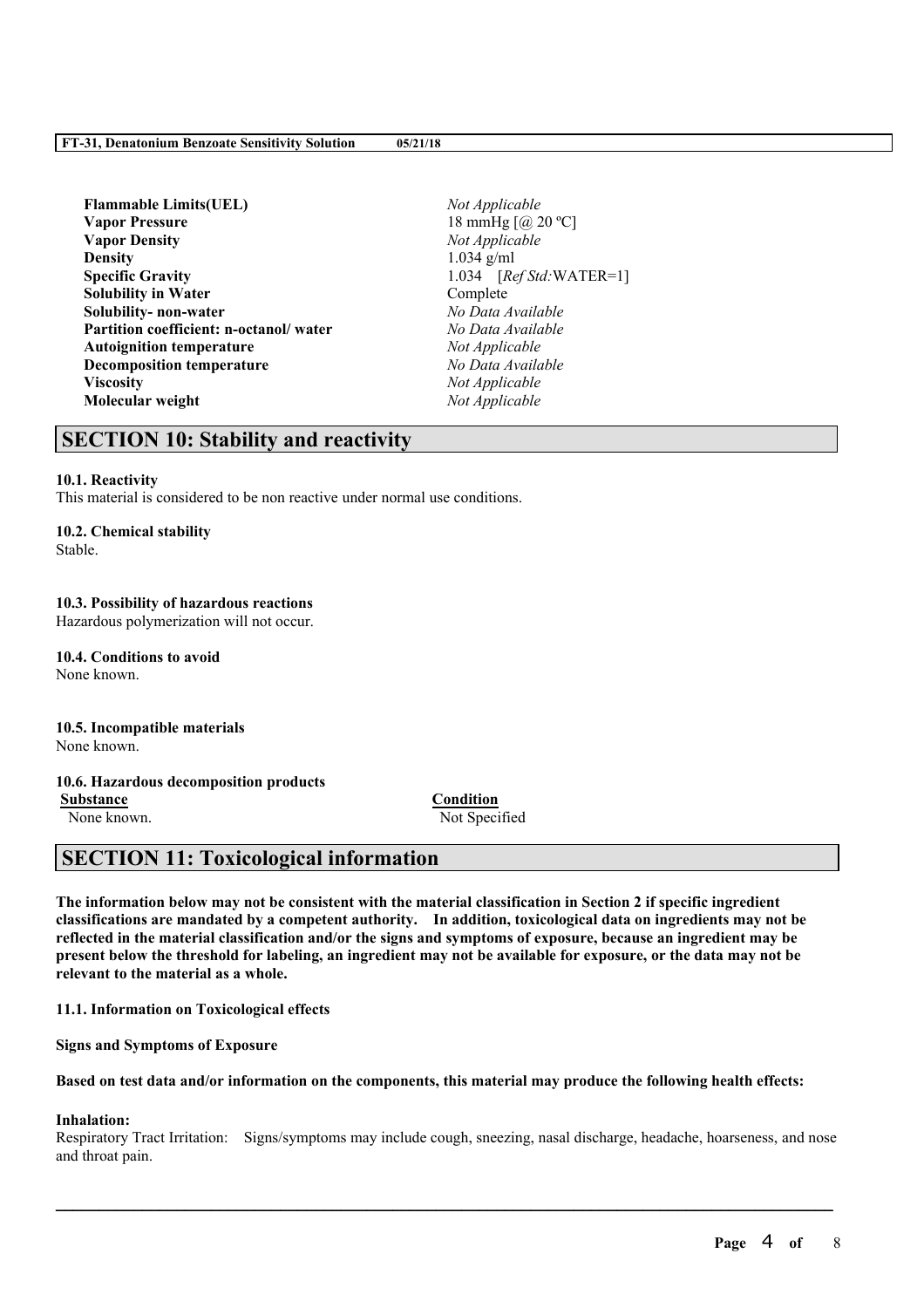#### **Skin Contact:**

Contact with the skin during product use is not expected to result in significant irritation.

# **Eye Contact:**

Contact with the eyes during product use is not expected to result in significant irritation.

#### **Ingestion:**

No known health effects.

#### **Toxicological Data**

If a component is disclosed in section 3 but does not appear in a table below, either no data are available for that endpoint or the data are not sufficient for classification.

#### **Acute Toxicity**

| Name                                                              | Route                                 | <b>Species</b> | Value                                             |
|-------------------------------------------------------------------|---------------------------------------|----------------|---------------------------------------------------|
| Overall product                                                   | Ingestion                             |                | No data available; calculated $ATE > 5,000$ mg/kg |
| <b>SODIUM CHLORIDE</b>                                            | Dermal                                | Rabbit         | $LD50 > 10,000$ mg/kg                             |
| <b>SODIUM CHLORIDE</b>                                            | Inhalation-<br>Dust/Mist<br>(4 hours) | Rat            | $LC50 > 10.5$ mg/l                                |
| <b>SODIUM CHLORIDE</b>                                            | Ingestion                             | Rat            | $LD50$ 3.550 mg/kg                                |
| <b>DENATONIUM BENZOATE</b>                                        | Inhalation-<br>Dust/Mist              |                | LC50 estimated to be $1 - 5$ mg/l                 |
| DENATONIUM BENZOATE                                               | Dermal                                | Rat            | $LD50 > 2,000$ mg/kg                              |
| DENATONIUM BENZOATE                                               | Ingestion                             | Rat            | $LD50$ 584 mg/kg                                  |
| $\Lambda \text{TE} = \Lambda$ and the initial cation of $\Lambda$ |                                       |                |                                                   |

 $ATE = acute$  toxicity estimate

# **Skin Corrosion/Irritation**

| Name                   | <b>Species</b> | Value                     |
|------------------------|----------------|---------------------------|
| <b>SODIUM CHLORIDE</b> | Rabbit         | No significant irritation |
| DENATONIUM BENZOATE    | Rabbit         | Mild irritant             |

#### **Serious Eye Damage/Irritation**

| $\rightarrow$<br>Name  | <b>Species</b> | Value         |
|------------------------|----------------|---------------|
| <b>SODIUM CHLORIDE</b> | Rabbit         | Mild irritant |
| DENATONIUM BENZOATE    | Rabbit         | Corrosive     |

### **Skin Sensitization**

| Name                | <b>Species</b>          | Value          |
|---------------------|-------------------------|----------------|
| Overall product     | $\sim$ $\sim$<br>Guinea | Not classified |
|                     | pig                     |                |
| DENATONIUM BENZOATE | Human                   | Not classified |

# **Respiratory Sensitization**

| <b>Name</b>         | $\sim$<br><b>Species</b> | $\mathbf{v}$ $\mathbf{v}$<br>∕ alue |
|---------------------|--------------------------|-------------------------------------|
| DENATONIUM BENZOATE | $\mathbf{v}$<br>Human    | $\cdot$ $\sim$<br>Not classified    |

### **Germ Cell Mutagenicity**

| Name                   | Route    | <b>Value</b>                                   |
|------------------------|----------|------------------------------------------------|
|                        |          |                                                |
| <b>SODIUM CHLORIDE</b> | In Vitro | Some positive data exist, but the data are not |
|                        |          | sufficient for classification                  |
| <b>SODIUM CHLORIDE</b> | In vivo  | Some positive data exist, but the data are not |
|                        |          | sufficient for classification                  |
| DENATONIUM BENZOATE    | In Vitro | Not mutagenic                                  |
| DENATONIUM BENZOATE    | In vivo  | Not mutagenic                                  |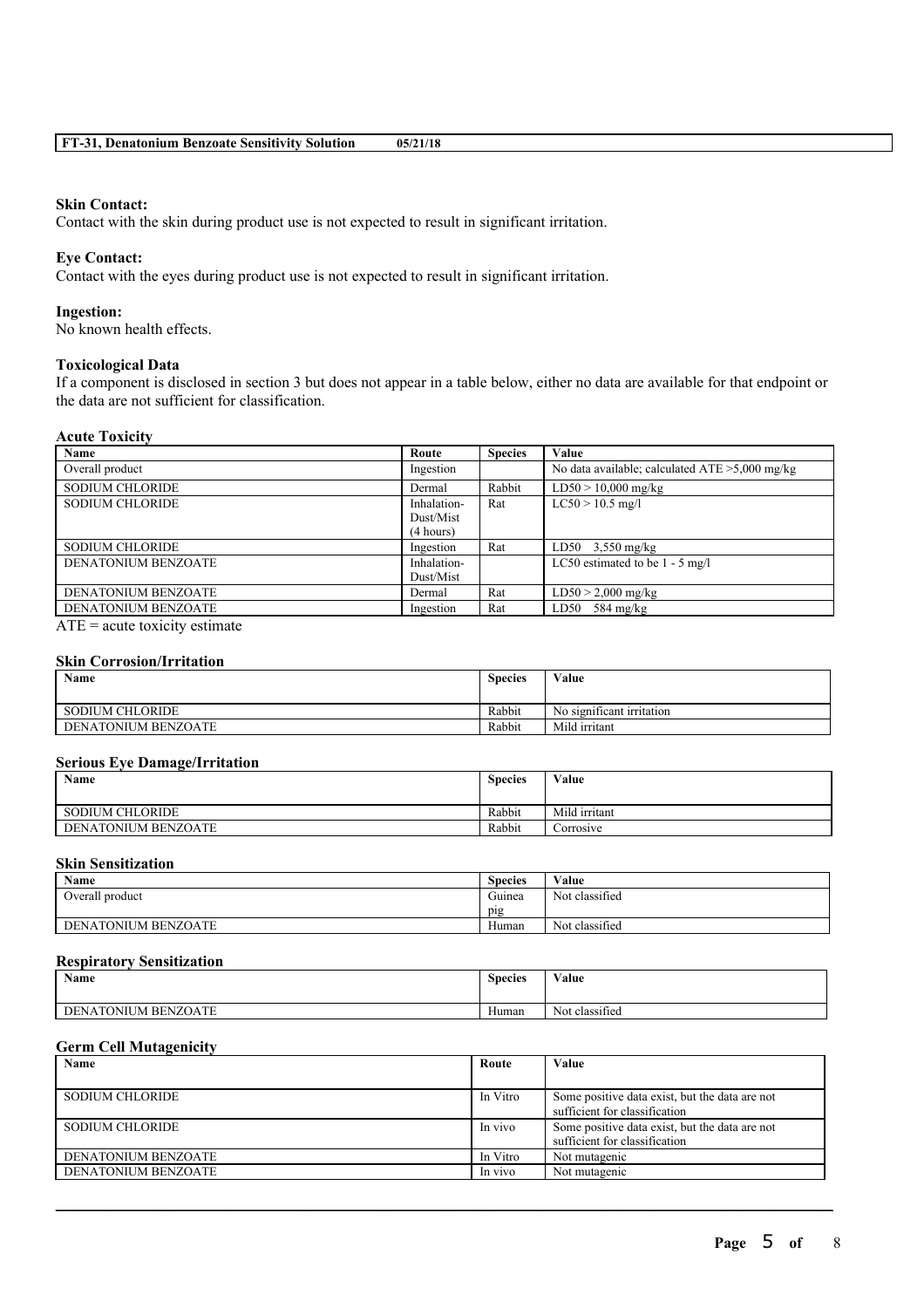#### **Carcinogenicity**

| Name                                     | Route     | $\sim$<br>Species | <b>WY 7</b><br>⁄ alue |
|------------------------------------------|-----------|-------------------|-----------------------|
| <b>SODIUM CHLORIDE</b>                   | Ingestion | Rat               | carcinogenic<br>Not   |
| <b>BENZOATE</b><br>)NII JM<br>DE<br>'NA. | Ingestion | Rat               | carcinogenic<br>Not   |

#### **Reproductive Toxicity**

#### **Reproductive and/or Developmental Effects**

For the component/components, either no data are currently available or the data are not sufficient for classification.

#### **Target Organ(s)**

#### **Specific Target Organ Toxicity - single exposure**

For the component/components, either no data are currently available or the data are not sufficient for classification.

#### **Specific Target Organ Toxicity - repeated exposure**

| <b>Name</b>                          | Route     | <b>Target Organ(s)</b>                                                                                                                                                                                               | Value                                                                              | <b>Species</b> | <b>Test Result</b>                 | <b>Exposure</b><br><b>Duration</b> |
|--------------------------------------|-----------|----------------------------------------------------------------------------------------------------------------------------------------------------------------------------------------------------------------------|------------------------------------------------------------------------------------|----------------|------------------------------------|------------------------------------|
| <b>SODIUM CHLORIDE</b>               | Ingestion | blood   kidney<br>and/or bladder  <br>vascular system                                                                                                                                                                | Some positive data exist, but the<br>data are not sufficient for<br>classification | Rat            | <b>NOAEL</b><br>2,240<br>mg/kg/day | 9 months                           |
| <b>SODIUM CHLORIDE</b>               | Ingestion | nervous system<br>eyes                                                                                                                                                                                               | Some positive data exist, but the<br>data are not sufficient for<br>classification | Rat            | <b>NOAEL</b><br>1,700<br>mg/kg/day | 90 days                            |
| <b>SODIUM CHLORIDE</b>               | Ingestion | liver respiratory<br>system                                                                                                                                                                                          | Not classified                                                                     | Rat            | NOAEL 33<br>mg/kg/day              | 90 days                            |
| <b>DENATONIUM</b><br><b>BENZOATE</b> | Ingestion | endocrine system  <br>heart   bone, teeth,<br>nails, and/or hair<br>hematopoietic<br>system   liver  <br>immune system  <br>muscles   nervous<br>system   eyes  <br>kidney and/or<br>bladder   respiratory<br>system | Not classified                                                                     | Rat            | <b>NOAEL 16</b><br>mg/kg/day       | 2 years                            |

#### **Aspiration Hazard**

For the component/components, either no data are currently available or the data are not sufficient for classification.

Please contact the address or phone number listed on the first page of the SDS for additional toxicological information **on this material and/or its components.**

# **SECTION 12: Ecological information**

### **Ecotoxicological information**

Please contact the address or phone number listed on the first page of the SDS for additional ecotoxicological information on this material and/or its components.

### **Chemical fate information**

Please contact the address or phone number listed on the first page of the SDS for additional chemical fate information on this material and/or its components.

 $\mathcal{L}_\mathcal{L} = \mathcal{L}_\mathcal{L} = \mathcal{L}_\mathcal{L} = \mathcal{L}_\mathcal{L} = \mathcal{L}_\mathcal{L} = \mathcal{L}_\mathcal{L} = \mathcal{L}_\mathcal{L} = \mathcal{L}_\mathcal{L} = \mathcal{L}_\mathcal{L} = \mathcal{L}_\mathcal{L} = \mathcal{L}_\mathcal{L} = \mathcal{L}_\mathcal{L} = \mathcal{L}_\mathcal{L} = \mathcal{L}_\mathcal{L} = \mathcal{L}_\mathcal{L} = \mathcal{L}_\mathcal{L} = \mathcal{L}_\mathcal{L}$ 

# **SECTION 13: Disposal considerations**

### **13.1. Disposal methods**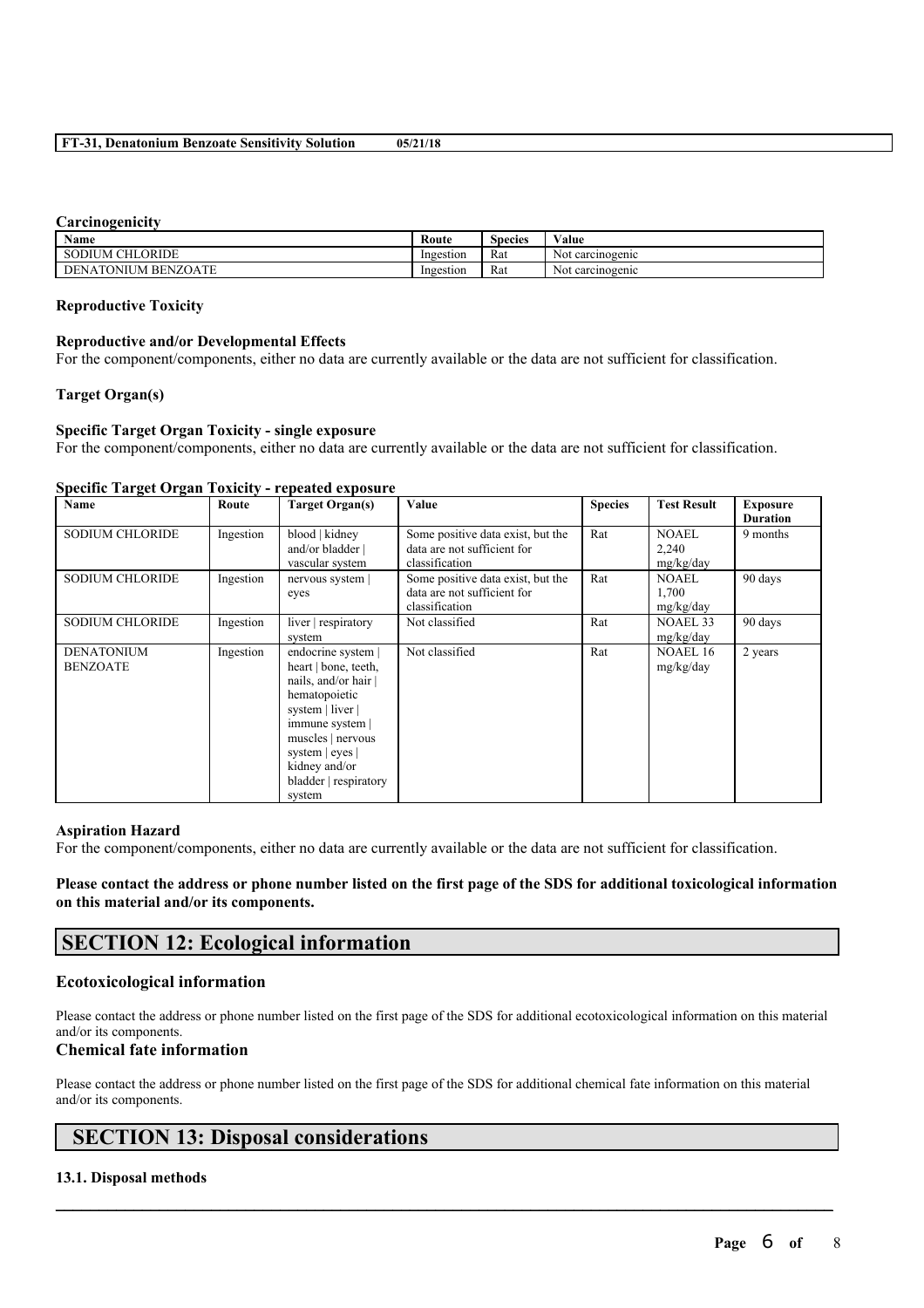| ET.<br>.<br>-05,<br>ium<br>Benzoate<br>Denatonr<br>Solution<br>Sensitivity<br>710 |
|-----------------------------------------------------------------------------------|
|-----------------------------------------------------------------------------------|

Dispose of contents/ container in accordance with the local/regional/national/international regulations.

Product components have been assessed to be treatable in properly operating wastewater treatment systems (industrial, municipal, commercial) with a minimum of biological (aerobic) secondary treatment. Waste product may be directly discharged to wastewater treatment systems. Changes in the manner of which a product is used will require an evaluation to determine proper disposal. Empty and clean product containers may be disposed as non-hazardous waste. Consult your specific regulations and service providers to determine available options and requirements.

#### **EPA Hazardous Waste Number (RCRA):** Not regulated

# **SECTION 14: Transport Information**

For Transport Information, please visit http://3M.com/Transportinfo or call 1-800-364-3577 or 651-737-6501.

# **SECTION 15: Regulatory information**

# **15.1. US Federal Regulations**

Contact 3M for more information.

#### **EPCRA 311/312 Hazard Classifications:**

**Physical Hazards** Not applicable

| <b>Health Hazards</b> |  |  |
|-----------------------|--|--|

Not applicable

#### **15.2. State Regulations**

Contact 3M for more information.

#### **15.3. Chemical Inventories**

The components of this material are in compliance with the provisions of Australia National Industrial Chemical Notification and Assessment Scheme (NICNAS). Certain restrictions may apply. Contact the selling division for additional information.

The components of this product are in compliance with the new substance notification requirements of CEPA.

The components of this product are in compliance with the chemical notification requirements of TSCA. All required components of this product are listed on the active portion of the TSCA Inventory.

Contact 3M for more information.

#### **15.4. International Regulations**

Contact 3M for more information.

**This SDS has been prepared to meet the U.S. OSHA Hazard Communication Standard, 29 CFR 1910.1200.**

# **SECTION 16: Other information**

#### **NFPA Hazard Classification**

**Health:** 0 **Flammability:** 0 **Instability:** 0 **Special Hazards:** None

 $\mathcal{L}_\mathcal{L} = \mathcal{L}_\mathcal{L} = \mathcal{L}_\mathcal{L} = \mathcal{L}_\mathcal{L} = \mathcal{L}_\mathcal{L} = \mathcal{L}_\mathcal{L} = \mathcal{L}_\mathcal{L} = \mathcal{L}_\mathcal{L} = \mathcal{L}_\mathcal{L} = \mathcal{L}_\mathcal{L} = \mathcal{L}_\mathcal{L} = \mathcal{L}_\mathcal{L} = \mathcal{L}_\mathcal{L} = \mathcal{L}_\mathcal{L} = \mathcal{L}_\mathcal{L} = \mathcal{L}_\mathcal{L} = \mathcal{L}_\mathcal{L}$ National Fire Protection Association (NFPA) hazard ratings are designed for use by emergency response personnel to address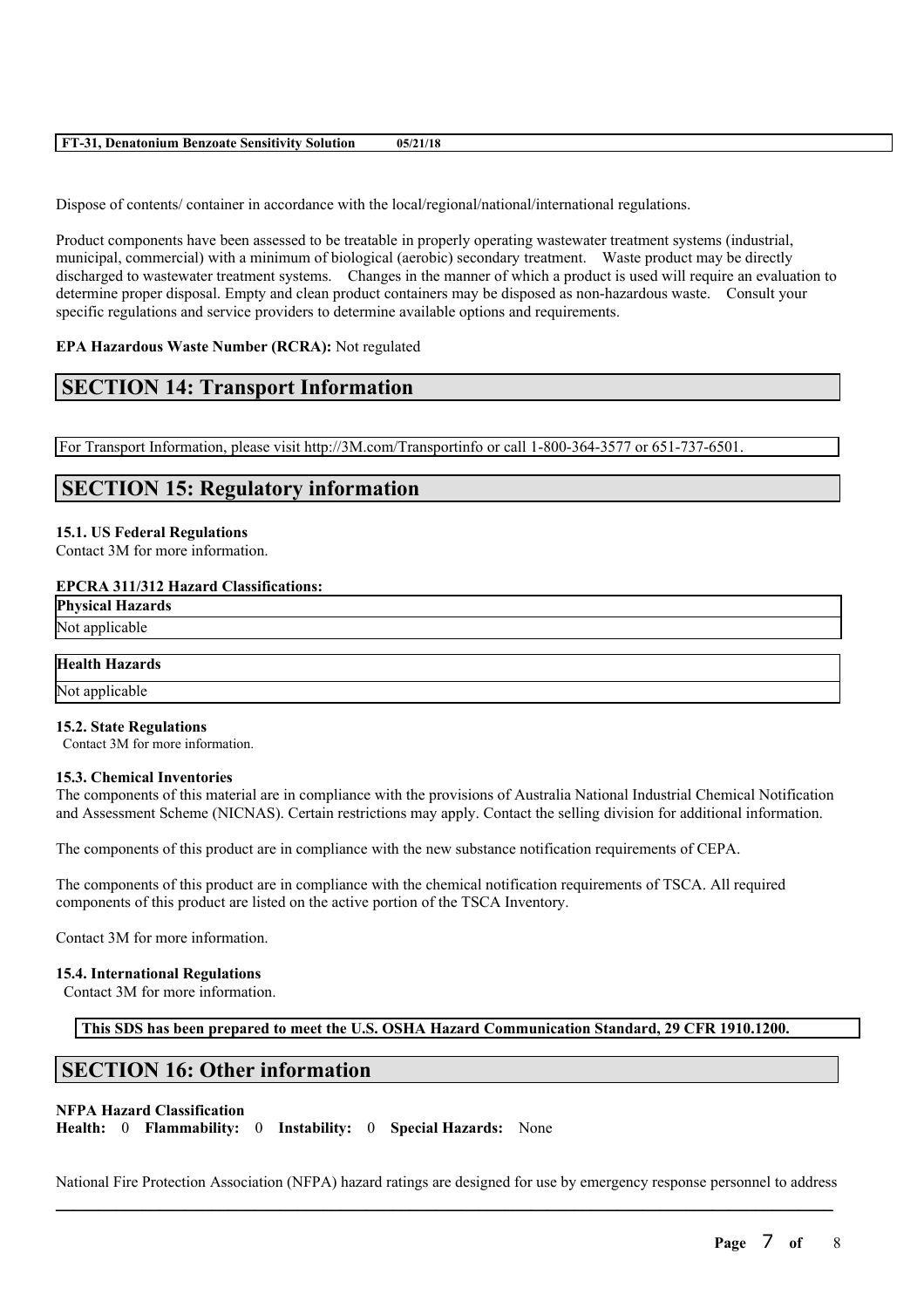#### **FT-31, Denatonium Benzoate Sensitivity Solution 05/21/18**

the hazards that are presented by short-term, acute exposure to a material under conditions of fire, spill, or similar emergencies. Hazard ratings are primarily based on the inherent physical and toxic properties of the material but also include the toxic properties of combustion or decomposition products that are known to be generated in significant quantities.

| <b>Document Group:</b> | $07-6198-1$ | <b>Version Number:</b>  | 15.00    |
|------------------------|-------------|-------------------------|----------|
| <b>Issue Date:</b>     | 05/21/18    | <b>Supercedes Date:</b> | 09/25/17 |

DISCLAIMER: The information in this Safety Data Sheet (SDS) is believed to be correct as of the date issued.3MMAKES NO WARRANTIES, EXPRESSED OR IMPLIED, INCLUDING, BUT NOT LIMITED TO, ANY IMPLIED WARRANTY OF MERCHANTABILITY OR FITNESS FOR A PARTICULAR PURPOSE OR COURSE OF PERFORMANCE OR USAGE OF TRADE.User is responsible for determining whether the3Mproduct is fit for a particular purpose and suitable for user's method of use or application.Given the variety of factors that can affect the use and application of a3Mproduct, some of which are uniquely within the user's knowledge and control, it is essential that the user evaluate the 3Mproduct to determine whether it is fit for a particular purpose and suitable for user's method of use or application.

3Mprovides information in electronic form as a service to its customers. Due to the remote possibility that electronic transfer may have resulted in errors, omissions or alterations in this information,3Mmakes no representations as to its completeness or accuracy. In addition, information obtained from a database may not be as current as the information in the SDS available directly from3M

 $\mathcal{L}_\mathcal{L} = \mathcal{L}_\mathcal{L} = \mathcal{L}_\mathcal{L} = \mathcal{L}_\mathcal{L} = \mathcal{L}_\mathcal{L} = \mathcal{L}_\mathcal{L} = \mathcal{L}_\mathcal{L} = \mathcal{L}_\mathcal{L} = \mathcal{L}_\mathcal{L} = \mathcal{L}_\mathcal{L} = \mathcal{L}_\mathcal{L} = \mathcal{L}_\mathcal{L} = \mathcal{L}_\mathcal{L} = \mathcal{L}_\mathcal{L} = \mathcal{L}_\mathcal{L} = \mathcal{L}_\mathcal{L} = \mathcal{L}_\mathcal{L}$ 

### **3M USA SDSs are available at www.3M.com**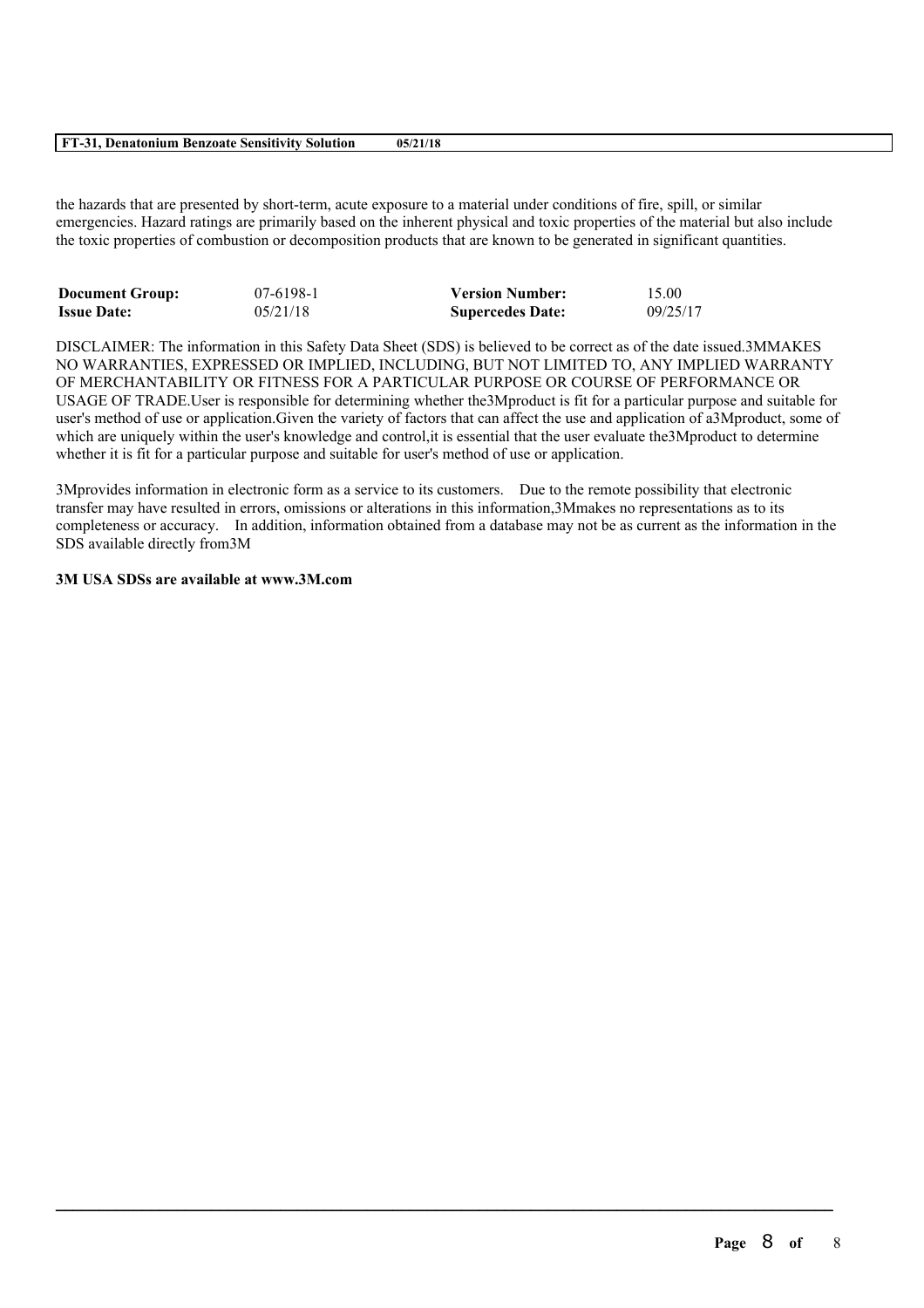

# **Safety Data Sheet**

Copyright,2018,3M Company.

All rights reserved. Copying and/or downloading of this information for the purpose of properly utilizing 3M products is allowed provided that: (1) the information is copied in full with no changes unless prior written agreement is obtained from 3M, and (2) neither the copy nor the original is resold or otherwise distributed with the intention of earning a profit thereon.

| <b>Document Group:</b> | $07-6218-7$ | <b>Version Number:</b>  | 16.00    |
|------------------------|-------------|-------------------------|----------|
| <b>Issue Date:</b>     | 05/21/18    | <b>Supercedes Date:</b> | 04/11/16 |

# **SECTION 1: Identification**

# **1.1. Product identifier**

FT-32, Denatonium Benzoate Fit Test Solution

| <b>Product Identification Numbers</b>        |                          |                                         |     |
|----------------------------------------------|--------------------------|-----------------------------------------|-----|
| <b>ID</b> Number                             | <b>UPC</b>               | <b>ID</b> Number                        | UPC |
| 70-0707-0966-5                               | $+H-44446-9975O-0$       |                                         |     |
| 1.2. Recommended use and restrictions on use |                          |                                         |     |
| Recommended use<br>Fit Test Solution.        |                          |                                         |     |
| 1.3. Supplier's details                      |                          |                                         |     |
| <b>MANUFACTURER:</b>                         | 3M                       |                                         |     |
| DIVISION:                                    | Personal Safety Division |                                         |     |
| <b>ADDRESS:</b>                              |                          | 3M Center, St. Paul, MN 55144-1000, USA |     |
| Telephone:                                   |                          | 1-888-3M HELPS (1-888-364-3577)         |     |

**1.4. Emergency telephone number** 1-800-364-3577 or (651) 737-6501 (24 hours)

# **SECTION 2: Hazard identification**

#### **2.1. Hazard classification**

Not classified as hazardous according to OSHA Hazard Communication Standard, 29 CFR 1910.1200.

 $\mathcal{L}_\mathcal{L} = \mathcal{L}_\mathcal{L} = \mathcal{L}_\mathcal{L} = \mathcal{L}_\mathcal{L} = \mathcal{L}_\mathcal{L} = \mathcal{L}_\mathcal{L} = \mathcal{L}_\mathcal{L} = \mathcal{L}_\mathcal{L} = \mathcal{L}_\mathcal{L} = \mathcal{L}_\mathcal{L} = \mathcal{L}_\mathcal{L} = \mathcal{L}_\mathcal{L} = \mathcal{L}_\mathcal{L} = \mathcal{L}_\mathcal{L} = \mathcal{L}_\mathcal{L} = \mathcal{L}_\mathcal{L} = \mathcal{L}_\mathcal{L}$ 

**2.2. Label elements Signal word** Not applicable.

**Symbols** Not applicable.

**Pictograms** Not applicable.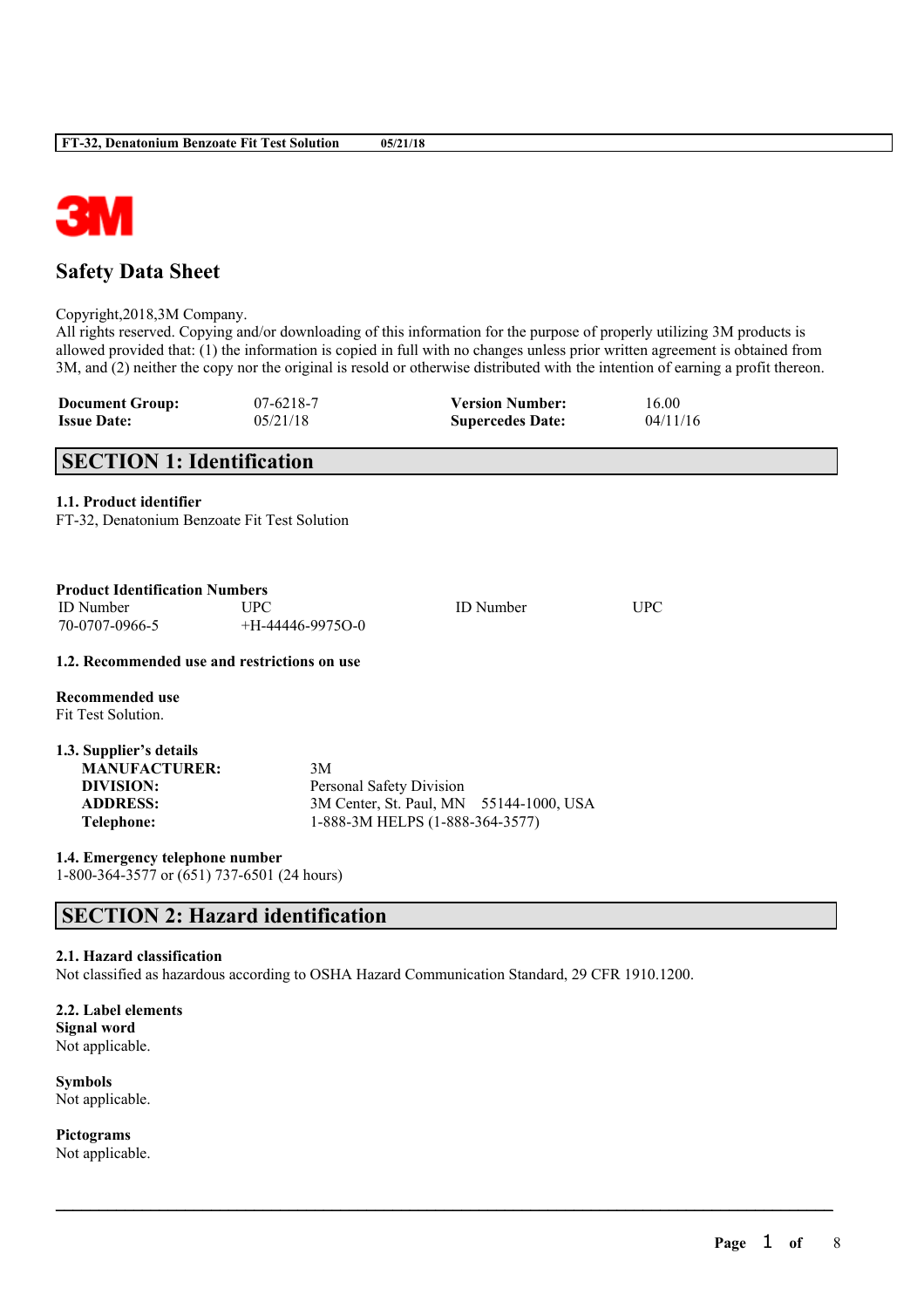# **SECTION 3: Composition/information on ingredients**

| Ingredient                  | <b>IC.A.S. No.</b> | $\frac{6}{10}$ by Wt |
|-----------------------------|--------------------|----------------------|
| <b>WATER</b>                | 7732-18-5          | $90 -$<br>100        |
| <b>SODIUM CHLORIDE</b>      | 7647-14-5          | 10<br>. .            |
| <b>IDENATONIUM BENZOATE</b> | $13734 - 33 - 6$   | $^{\circ}$           |

# **SECTION 4: First aid measures**

### **4.1. Description of first aid measures**

#### **Inhalation:**

Remove person to fresh air. If you feel unwell, get medical attention.

#### **Skin Contact:**

No need for first aid is anticipated.

# **Eye Contact:**

No need for first aid is anticipated.

### **If Swallowed:**

No need for first aid is anticipated.

### **4.2. Most important symptoms and effects, both acute and delayed**

See Section 11.1. Information on toxicological effects.

#### **4.3. Indication of any immediate medical attention and special treatment required** Not applicable

# **SECTION 5: Fire-fighting measures**

### **5.1. Suitable extinguishing media**

Non-combustible. Use a fire fighting agent suitable for surrounding fire.

# **5.2. Special hazards arising from the substance or mixture**

None inherent in this product.

# **5.3. Special protective actions for fire-fighters**

No special protective actions for fire-fighters are anticipated.

# **SECTION 6: Accidental release measures**

### **6.1. Personal precautions, protective equipment and emergency procedures**

Observe precautions from other sections.

### **6.2. Environmental precautions**

Avoid release to the environment.

### **6.3. Methods and material for containment and cleaning up**

Contain spill. Working from around the edges of the spill inward, cover with bentonite, vermiculite, or commercially available inorganic absorbent material. Mix in sufficient absorbent until it appears dry. Remember, adding an absorbent material does not remove a physical, health, or environmental hazard. Collect as much of the spilled material as possible. Place in a closed container approved for transportation by appropriate authorities. Clean up residue with water. Seal the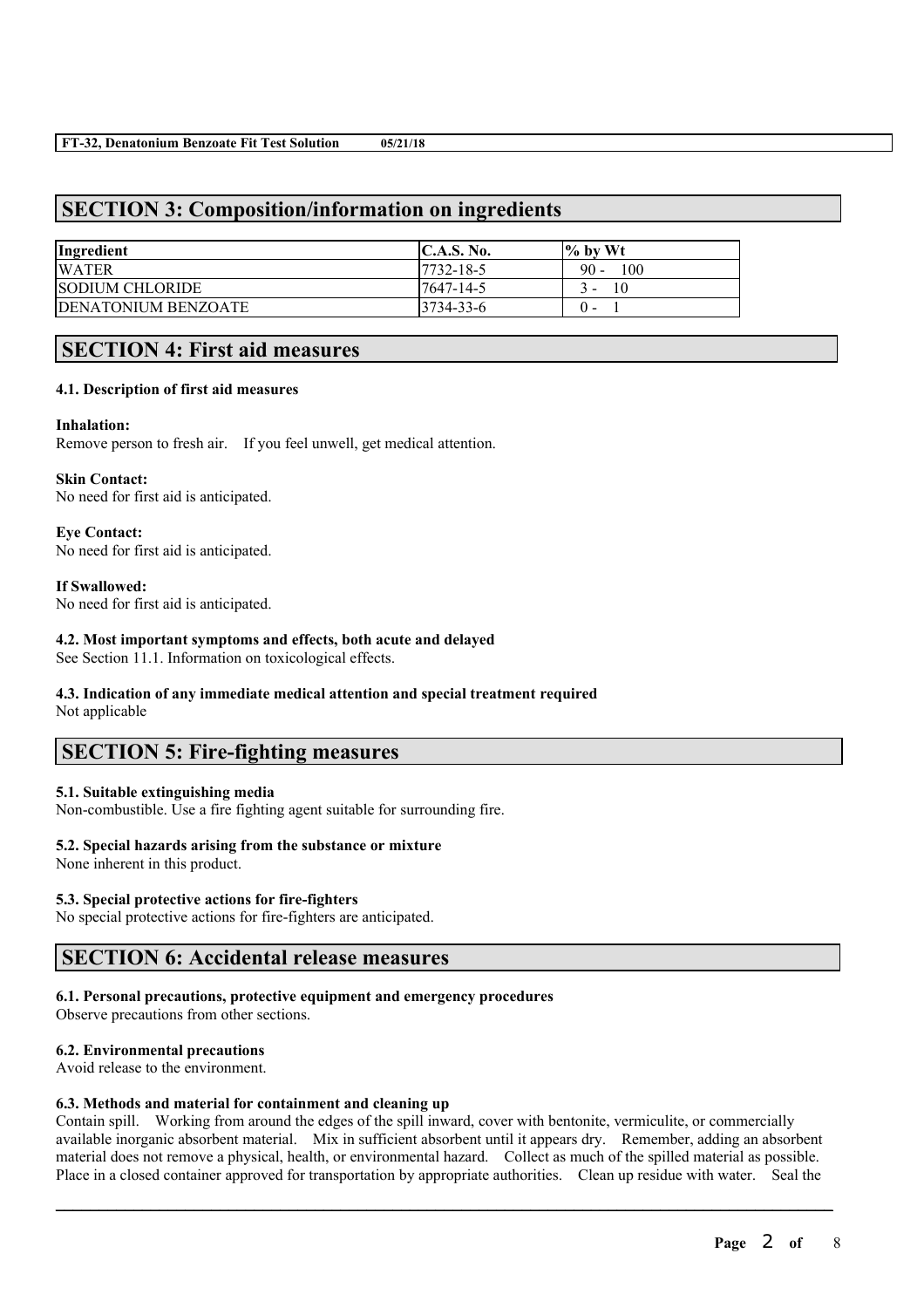| FT-32, Denatonium Benzoate Fit Test Solution | 05/21/18 |
|----------------------------------------------|----------|
|----------------------------------------------|----------|

container. Dispose of collected material as soon as possible in accordance with applicable local/regional/national/international regulations.

# **SECTION 7: Handling and storage**

### **7.1. Precautions for safe handling**

For industrial or professional use only. Do not eat, drink or smoke when using this product. Avoid release to the environment.

#### **7.2. Conditions for safe storage including any incompatibilities**

No special storage requirements.

# **SECTION 8: Exposure controls/personal protection**

### **8.1. Control parameters**

### **Occupational exposure limits**

No occupational exposure limit values exist for any of the components listed in Section 3 of this SDS.

#### **8.2. Exposure controls**

#### **8.2.1. Engineering controls**

No engineering controls required.

### **8.2.2. Personal protective equipment (PPE)**

**Eye/face protection** None required.

**Skin/hand protection** No protective gloves required.

# **Respiratory protection**

None required.

# **SECTION 9: Physical and chemical properties**

### **9.1. Information on basic physical and chemical properties**

| <b>General Physical Form:</b>    | Liquid                                                              |
|----------------------------------|---------------------------------------------------------------------|
| Odor, Color, Grade:              | Clear, odorless solution with a bitter taste. Freezing point $= -4$ |
|                                  | degrees Centigrade.                                                 |
| Odor threshold                   | No Data Available                                                   |
| pH                               | Approximately 6.52                                                  |
| <b>Melting point</b>             | Not Applicable                                                      |
| <b>Boiling Point</b>             | $>=212$ °F                                                          |
| <b>Flash Point</b>               | No flash point                                                      |
| <b>Evaporation rate</b>          | Not Applicable                                                      |
| <b>Flammability (solid, gas)</b> | Not Applicable                                                      |
| <b>Flammable Limits(LEL)</b>     | Not Applicable                                                      |
| <b>Flammable Limits (UEL)</b>    | Not Applicable                                                      |
| <b>Vapor Pressure</b>            | 18 mmHg $\left[$ ( <i>a</i> ) 20 °C $\right]$                       |
| <b>Vapor Density</b>             | Not Applicable                                                      |
|                                  |                                                                     |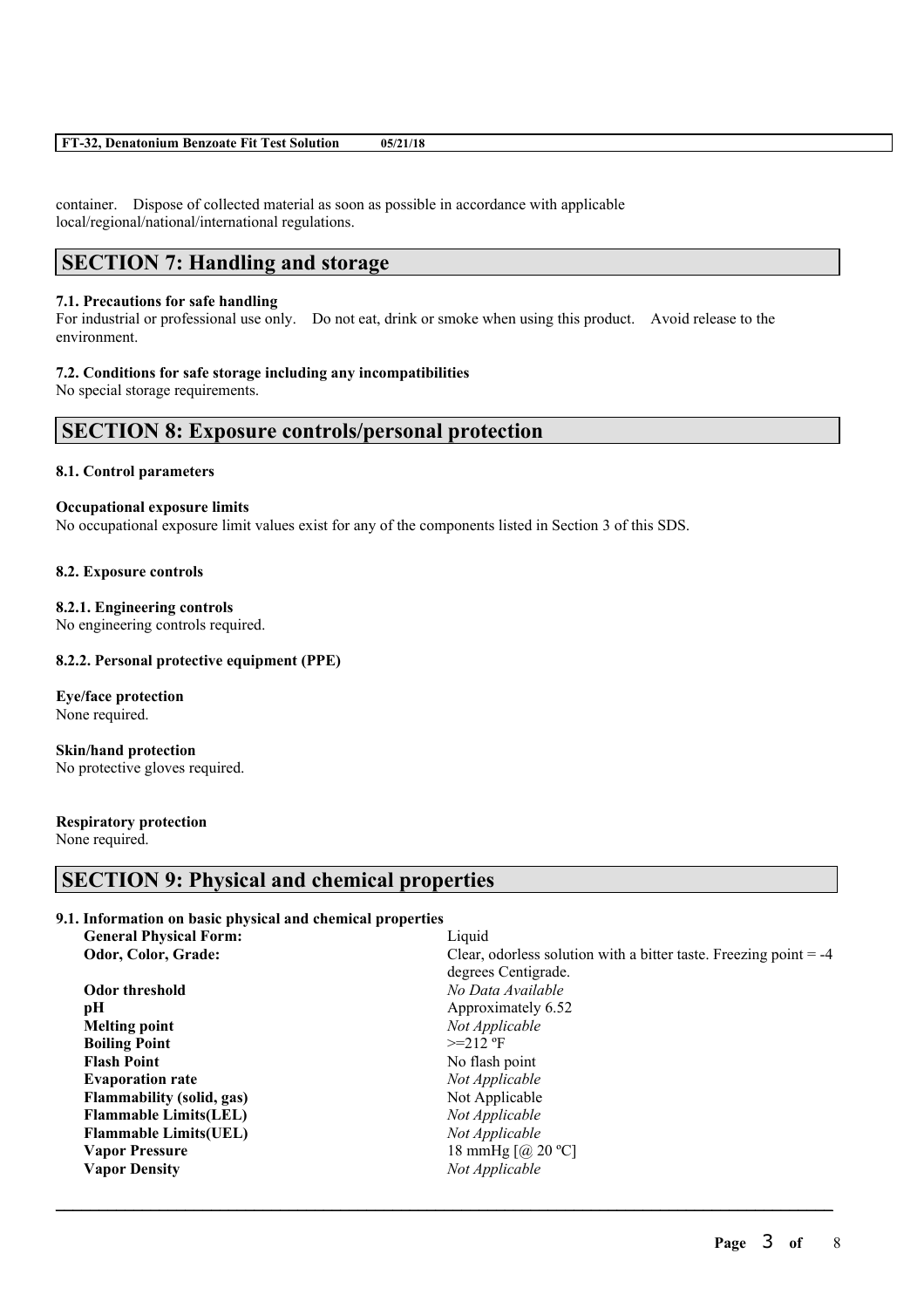#### **FT-32, Denatonium Benzoate Fit Test Solution 05/21/18**

| <b>Density</b>                         |
|----------------------------------------|
| <b>Specific Gravity</b>                |
| <b>Solubility in Water</b>             |
| Solubility- non-water                  |
| Partition coefficient: n-octanol/water |
| <b>Autoignition temperature</b>        |
| <b>Decomposition temperature</b>       |
| <b>Viscosity</b>                       |
| Molecular weight                       |
| <b>Volatile Organic Compounds</b>      |
| <b>Percent volatile</b>                |
| VOC Less H2O & Exempt Solvents         |
|                                        |

**Density** 1.034 g/ml **Specific Gravity** 1.034 [*Ref Std:*WATER=1]  $Complete$ **Solubility- non-water** *No Data Available* **Partition coefficient: n-octanol/ water** *No Data Available*  $Not Appliedble$ **Decomposition temperature** *No Data Available* **Viscosity** *Not Applicable*  $Not$  *Applicable*  $Not Appliedble$  $Not$  *Applicable*  $Not Appliedble$ 

# **SECTION 10: Stability and reactivity**

#### **10.1. Reactivity**

This material is considered to be non reactive under normal use conditions.

#### **10.2. Chemical stability**

Stable.

# **10.3. Possibility of hazardous reactions**

Hazardous polymerization will not occur.

**10.4. Conditions to avoid** None known.

#### **10.5. Incompatible materials** None known.

# **10.6. Hazardous decomposition products**

**Substance Condition**

None known. Not Specified

# **SECTION 11: Toxicological information**

The information below may not be consistent with the material classification in Section 2 if specific ingredient **classifications are mandated by a competent authority. In addition, toxicological data on ingredients may not be** reflected in the material classification and/or the signs and symptoms of exposure, because an ingredient may be present below the threshold for labeling, an ingredient may not be available for exposure, or the data may not be **relevant to the material as a whole.**

**11.1. Information on Toxicological effects**

**Signs and Symptoms of Exposure**

Based on test data and/or information on the components, this material may produce the following health effects:

#### **Inhalation:**

Respiratory Tract Irritation: Signs/symptoms may include cough, sneezing, nasal discharge, headache, hoarseness, and nose and throat pain.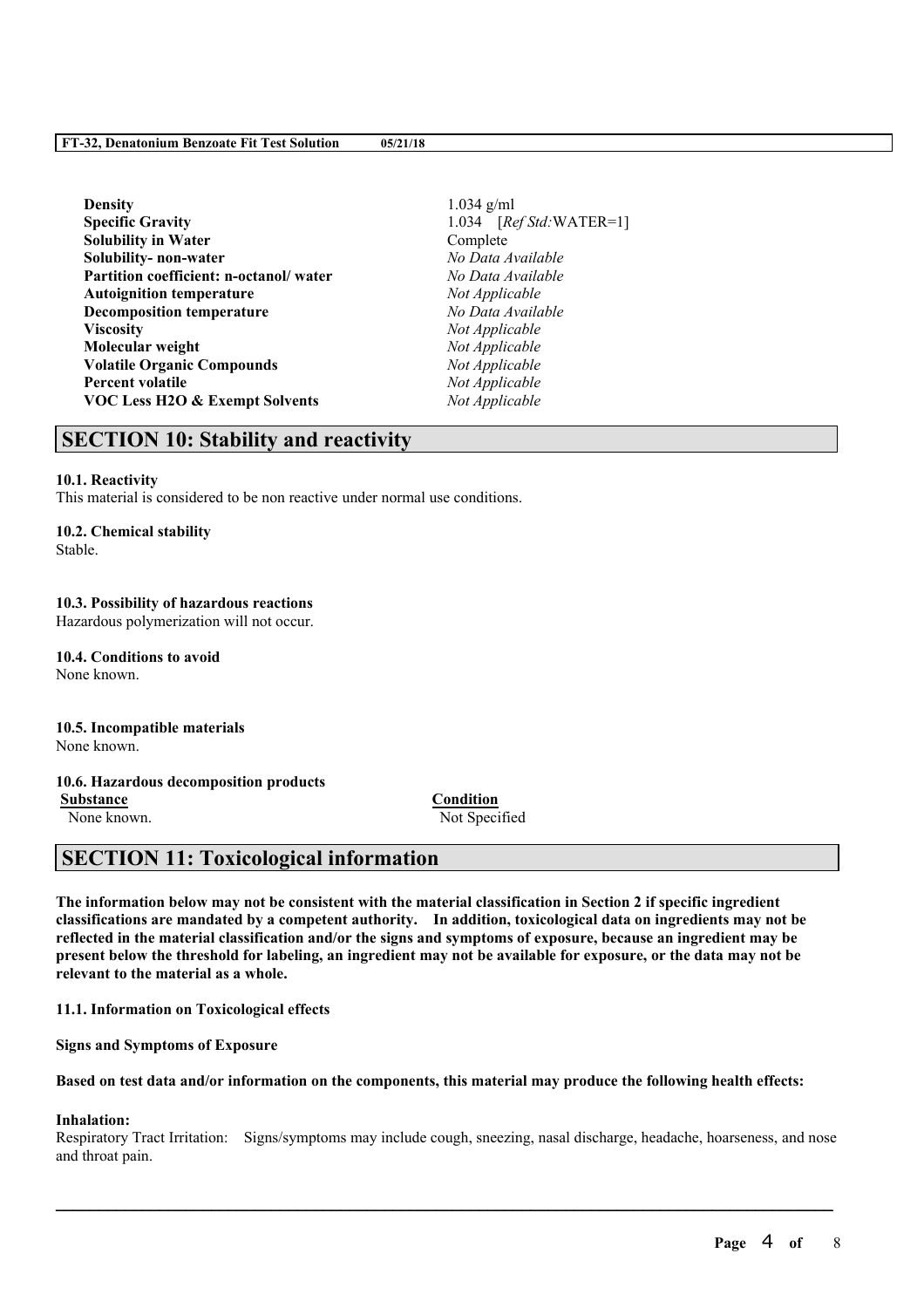#### **Skin Contact:**

Contact with the skin during product use is not expected to result in significant irritation.

# **Eye Contact:**

Contact with the eyes during product use is not expected to result in significant irritation.

#### **Ingestion:**

No known health effects.

#### **Toxicological Data**

If a component is disclosed in section 3 but does not appear in a table below, either no data are available for that endpoint or the data are not sufficient for classification.

#### **Acute Toxicity**

| Name                   | Route                                 | <b>Species</b> | Value                                             |
|------------------------|---------------------------------------|----------------|---------------------------------------------------|
| Overall product        | Ingestion                             |                | No data available; calculated $ATE > 5,000$ mg/kg |
| <b>SODIUM CHLORIDE</b> | Dermal                                | Rabbit         | $LD50 > 10,000$ mg/kg                             |
| <b>SODIUM CHLORIDE</b> | Inhalation-<br>Dust/Mist<br>(4 hours) | Rat            | $LC50 > 10.5$ mg/l                                |
| <b>SODIUM CHLORIDE</b> | Ingestion                             | Rat            | LD50 $3,550 \text{ mg/kg}$                        |
| DENATONIUM BENZOATE    | Inhalation-<br>Dust/Mist              |                | LC50 estimated to be $1 - 5$ mg/l                 |
| DENATONIUM BENZOATE    | Dermal                                | Rat            | $LD50 > 2,000$ mg/kg                              |
| DENATONIUM BENZOATE    | Ingestion                             | Rat            | $LD50$ 584 mg/kg                                  |
| $\blacksquare$         |                                       |                |                                                   |

 $ATE = acute$  toxicity estimate

# **Skin Corrosion/Irritation**

| Name                   | <b>Species</b> | Value                     |
|------------------------|----------------|---------------------------|
| <b>SODIUM CHLORIDE</b> | Rabbit         | No significant irritation |
| DENATONIUM BENZOATE    | Rabbit         | Mild irritant             |

#### **Serious Eye Damage/Irritation**

| Name                | <b>Species</b> | Value                     |
|---------------------|----------------|---------------------------|
| Overall product     | Rabbit         | No significant irritation |
| SODIUM CHLORIDE     | Rabbit         | Mild irritant             |
| DENATONIUM BENZOATE | Rabbit         | Corrosive                 |

# **Skin Sensitization**

| Name                | <b>Species</b> | Value          |
|---------------------|----------------|----------------|
| Overall product     | Guinea         | Not classified |
|                     | pig            |                |
| DENATONIUM BENZOATE | Human          | Not classified |

#### **Respiratory Sensitization**

| $\rightarrow$<br><b>Name</b> | $\sim$<br><b>Species</b> | Value                            |
|------------------------------|--------------------------|----------------------------------|
| DENATONIUM BENZOATE          | <b>YY</b><br>Human       | $\cdot$ $\sim$<br>Not classified |

### **Germ Cell Mutagenicity**

| Name                   | Route    | Value                                                                           |
|------------------------|----------|---------------------------------------------------------------------------------|
|                        |          |                                                                                 |
| <b>SODIUM CHLORIDE</b> | In Vitro | Some positive data exist, but the data are not<br>sufficient for classification |
| <b>SODIUM CHLORIDE</b> | In vivo  | Some positive data exist, but the data are not<br>sufficient for classification |
| DENATONIUM BENZOATE    | In Vitro | Not mutagenic                                                                   |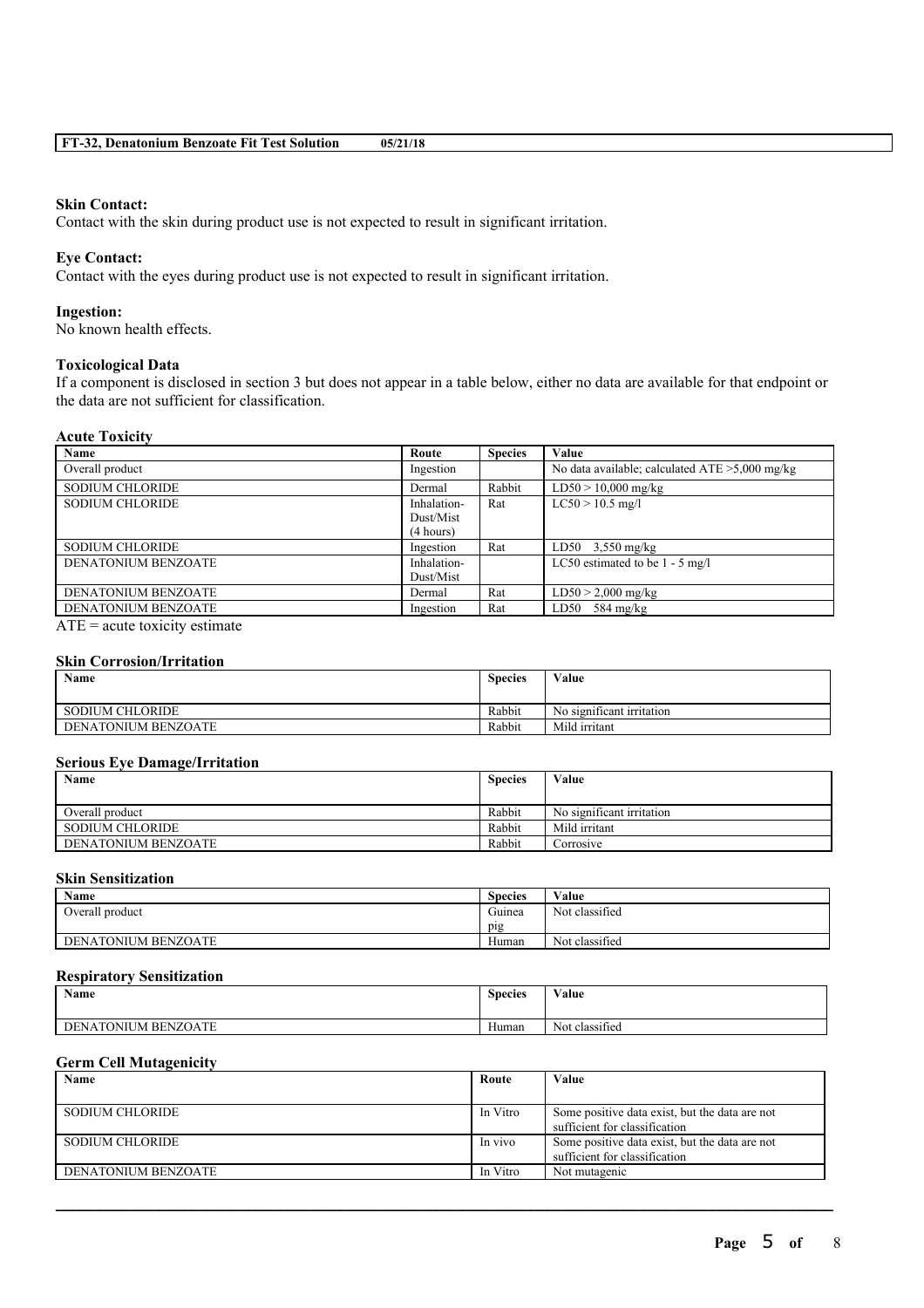#### **FT-32, Denatonium Benzoate Fit Test Solution 05/21/18**

| <b>CONTRACTOR</b><br>DENA<br>$\mathbf{A}$<br>БF<br>ATONIUN<br>. IME<br>N<br>63. I. L<br>. . | <b>VIVG</b><br> | mutagenic<br>Not |
|---------------------------------------------------------------------------------------------|-----------------|------------------|
|                                                                                             |                 |                  |

#### **Carcinogenicity**

| Name                                         | Route     | $\sim$<br>Species | $\mathbf{v}$<br>Value |
|----------------------------------------------|-----------|-------------------|-----------------------|
| $\alpha$ tt<br>ORIDE<br><b>SODIUM</b><br>'NL | Ingestion | Rat               | carcinogenic<br>NOt   |
| TONIUM BENZOATE<br>DE<br>'NA.                | Ingestion | Rat               | carcinogenic<br>Not   |

#### **Reproductive Toxicity**

#### **Reproductive and/or Developmental Effects**

For the component/components, either no data are currently available or the data are not sufficient for classification.

#### **Target Organ(s)**

#### **Specific Target Organ Toxicity - single exposure**

| Name            | Route      | Target Organ(s)        | Value                                                                              | <b>Species</b> | <b>Test Result</b>                   | Exposure        |
|-----------------|------------|------------------------|------------------------------------------------------------------------------------|----------------|--------------------------------------|-----------------|
|                 |            |                        |                                                                                    |                |                                      | <b>Duration</b> |
| Overall product | Inhalation | respiratory irritation | Some positive data exist, but the<br>data are not sufficient for<br>classification | Rat            | <b>NOAEL</b><br>$0.016 \text{ mg/l}$ | 4 hours         |

For the component/components, either no data are currently available or the data are not sufficient for classification.

#### **Name Route Route Target Organ(s) Value Species Species Species Species Result Exposure Duration** SODIUM CHLORIDE Ingestion blood | kidney and/or bladder | vascular system Some positive data exist, but the data are not sufficient for classification Rat NOAEL 2,240 mg/kg/day 9 months SODIUM CHLORIDE Ingestion nervous system | eyes Some positive data exist, but the data are not sufficient for classification Rat NOAEL 1,700 mg/kg/day 90 days SODIUM CHLORIDE | Ingestion | liver | respiratory system Not classified Rat NOAEL 33 mg/kg/day 90 days DENATONIUM BENZOATE Ingestion endocrine system | heart | bone, teeth, nails, and/or hair | hematopoietic system | liver | immune system | muscles | nervous system | eyes | kidney and/or bladder | respiratory system Not classified Rat NOAEL 16 mg/kg/day 2 years

# **Specific Target Organ Toxicity - repeated exposure**

#### **Aspiration Hazard**

For the component/components, either no data are currently available or the data are not sufficient for classification.

# Please contact the address or phone number listed on the first page of the SDS for additional toxicological information **on this material and/or its components.**

# **SECTION 12: Ecological information**

### **Ecotoxicological information**

Please contact the address or phone number listed on the first page of the SDS for additional ecotoxicological information on this material and/or its components.

 $\mathcal{L}_\mathcal{L} = \mathcal{L}_\mathcal{L} = \mathcal{L}_\mathcal{L} = \mathcal{L}_\mathcal{L} = \mathcal{L}_\mathcal{L} = \mathcal{L}_\mathcal{L} = \mathcal{L}_\mathcal{L} = \mathcal{L}_\mathcal{L} = \mathcal{L}_\mathcal{L} = \mathcal{L}_\mathcal{L} = \mathcal{L}_\mathcal{L} = \mathcal{L}_\mathcal{L} = \mathcal{L}_\mathcal{L} = \mathcal{L}_\mathcal{L} = \mathcal{L}_\mathcal{L} = \mathcal{L}_\mathcal{L} = \mathcal{L}_\mathcal{L}$ 

### **Chemical fate information**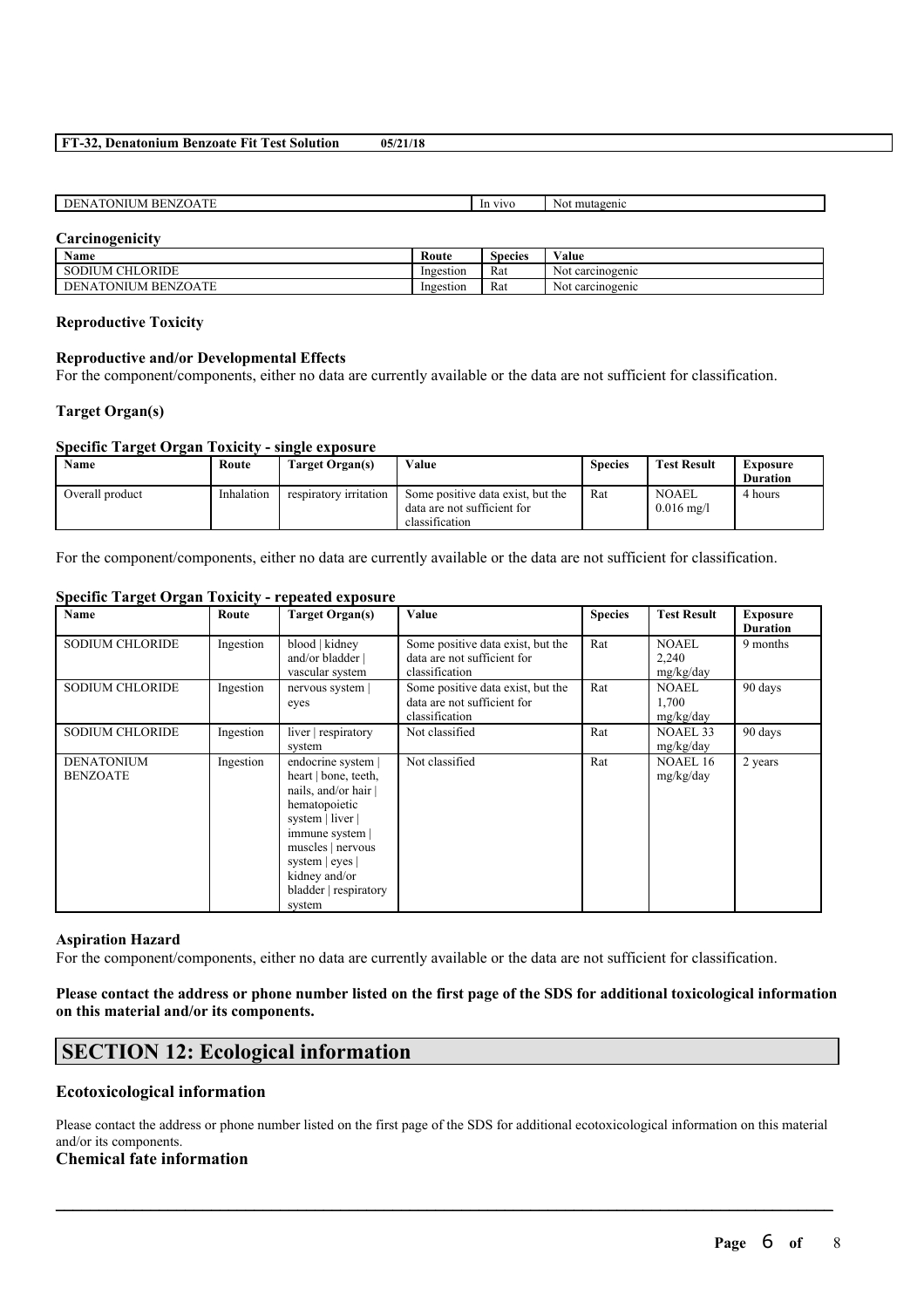|  |  | FT-32, Denatonium Benzoate Fit Test Solution | 05/21/18 |
|--|--|----------------------------------------------|----------|
|--|--|----------------------------------------------|----------|

Please contact the address or phone number listed on the first page of the SDS for additional chemical fate information on this material and/or its components.

# **SECTION 13: Disposal considerations**

#### **13.1. Disposal methods**

Dispose of contents/ container in accordance with the local/regional/national/international regulations.

Product components have been assessed to be treatable in properly operating wastewater treatment systems (industrial, municipal, commercial) with a minimum of biological (aerobic) secondary treatment. Waste product may be directly discharged to wastewater treatment systems. Changes in the manner of which a product is used will require an evaluation to determine proper disposal. Empty and clean product containers may be disposed as non-hazardous waste. Consult your specific regulations and service providers to determine available options and requirements.

#### **EPA Hazardous Waste Number (RCRA):** Not regulated

# **SECTION 14: Transport Information**

For Transport Information, please visit http://3M.com/Transportinfo or call 1-800-364-3577 or 651-737-6501.

# **SECTION 15: Regulatory information**

#### **15.1. US Federal Regulations**

Contact 3M for more information.

#### **EPCRA 311/312 Hazard Classifications:**

| <b>Physical Hazards</b><br>Not applicable |
|-------------------------------------------|
|                                           |

### **Health Hazards**

Not applicable

### **15.2. State Regulations**

Contact 3M for more information.

#### **15.3. Chemical Inventories**

The components of this material are in compliance with the provisions of Australia National Industrial Chemical Notification and Assessment Scheme (NICNAS). Certain restrictions may apply. Contact the selling division for additional information.

The components of this product are in compliance with the new substance notification requirements of CEPA.

The components of this product are in compliance with the chemical notification requirements of TSCA. All required components of this product are listed on the active portion of the TSCA Inventory.

Contact 3M for more information.

#### **15.4. International Regulations**

Contact 3M for more information.

**This SDS has been prepared to meet the U.S. OSHA Hazard Communication Standard, 29 CFR 1910.1200.**